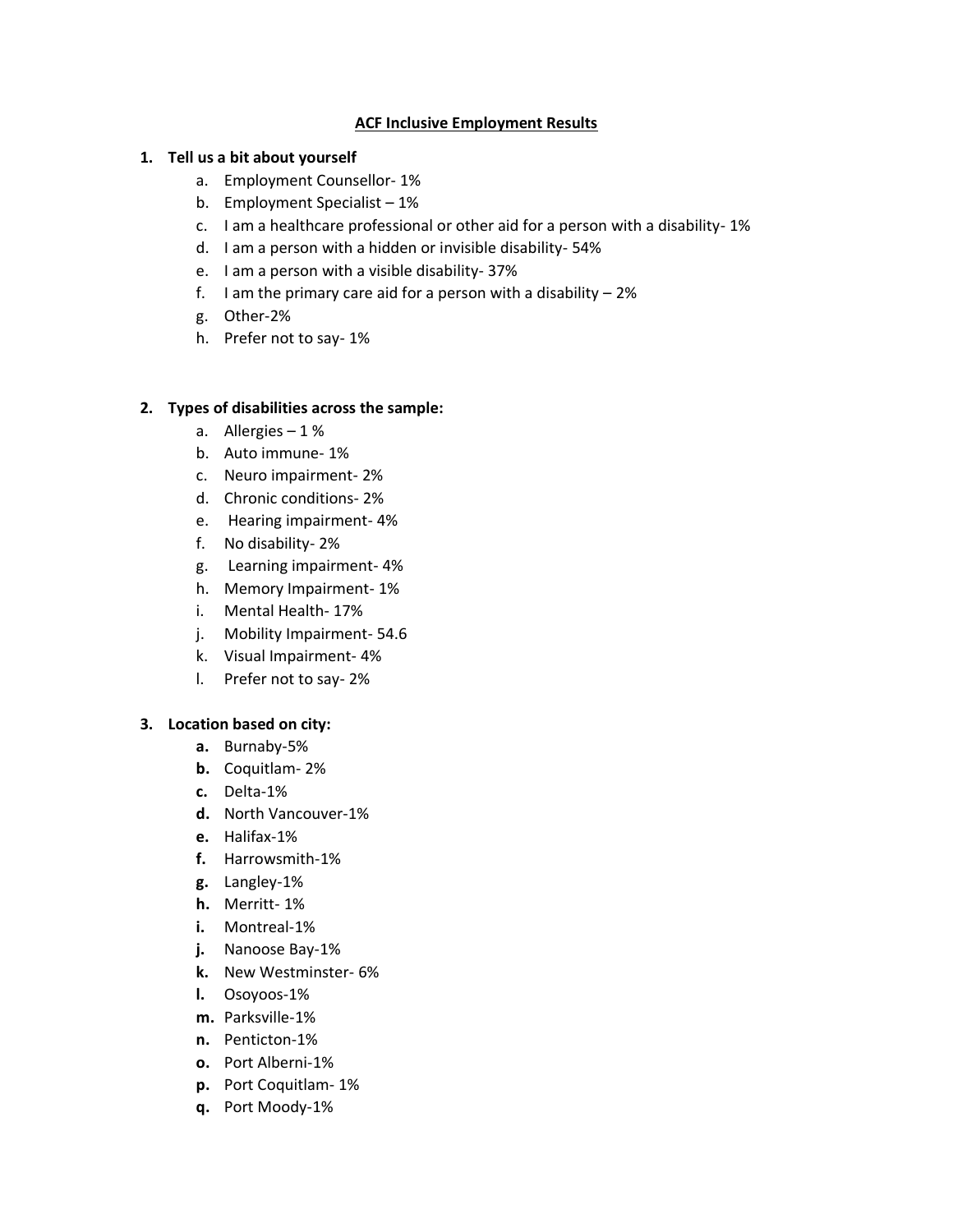- **r.** Richmond-1%
- **s.** Sanaa-1%
- **t.** Summerland-1%
- **u.** Surrey- 8%
- **v.** Vancouver- 29%
- **w.** Vernon-1%
- **x.** Victoria- 18%
- **y.** West Vancouver- 2%
- **z.** Williams Lake- 1%

#### **4. What is your current employment status?**

- a. Employed Full time- 21%
- b. Employed Part time- 29%
- c. I am a student- 1%
- d. I am retired- 8%
- e. Other- 12%
- f. Unemployed -Looking for work- 12%
- g. Unemployed- Not looking for work-8%

### **5. What is your highest level of education?**

- a. Other- 6%
- b. Bachelors Equivalent- 38%
- c. Highschool- 12%
- d. Masters or equivalent- 9%
- e. Some college or university- 30%

#### **6. Which best describes your experience level?**

- a. Associate- 30%
- b. Entry-Level- 21%
- c. I do not have any work experiences- 3%
- d. Intern -2%
- e. Mid-level Manager- 21%
- f. Owner- 2%
- g. President CEO- 2%
- h. Upper-level Manager- 8%
- i. Other- 3%

#### **7. What best describes the industry in which you work?**

- a. Education- 1%
- b. For-profit- 16%
- c. Government- 6%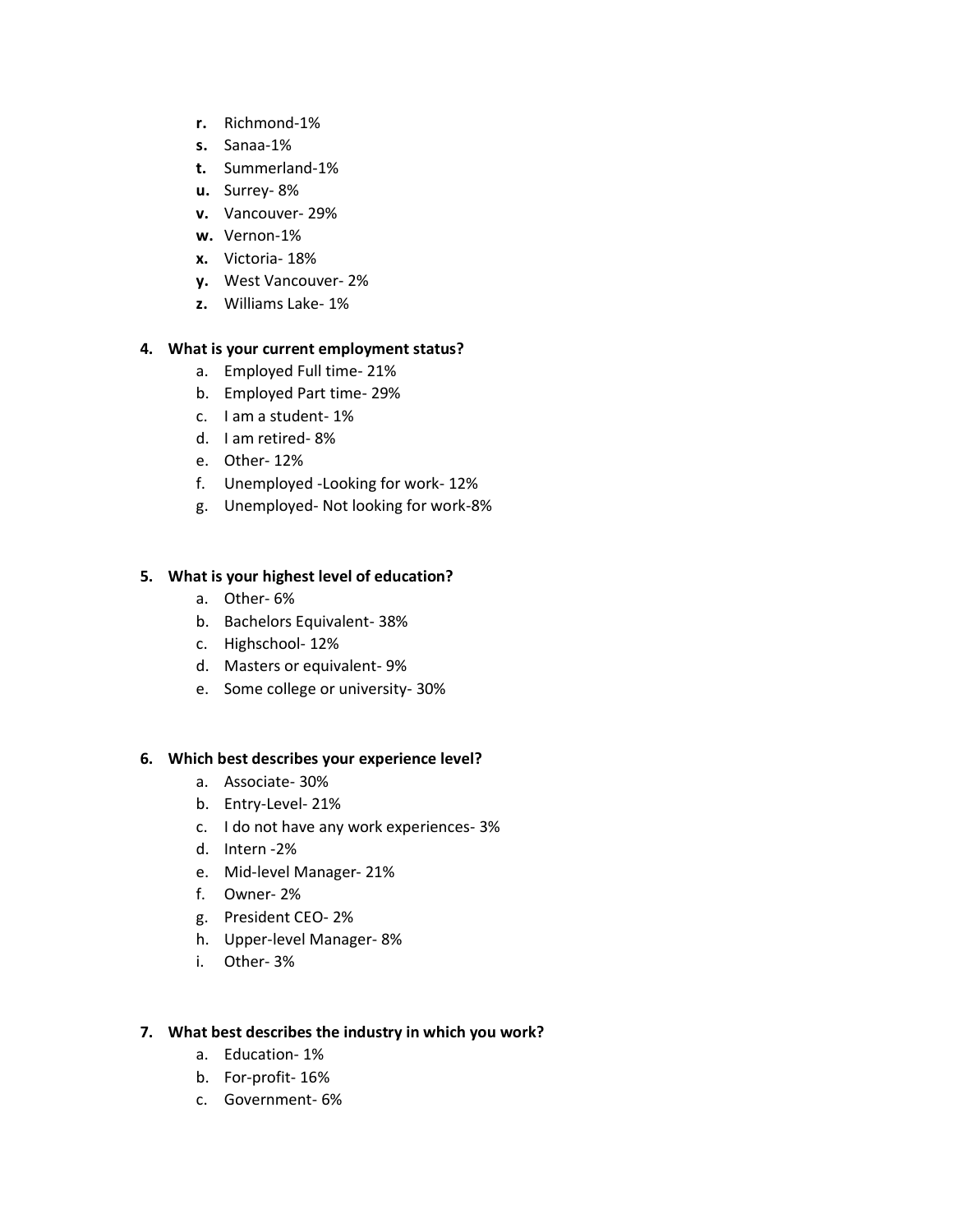- d. Healthcare- 10%
- e. I am currently no working- 26%
- f. Non-Profit- 36%
- g. Other- 6%
- **8. How many hours per week do you usually work?**
	- a. 15-34 Hrs a week- 25%
	- b. 35-45 Hrs a week- 22%
	- c. I am currently not working- 25%
	- d. Less than 15 hrs a week- 21%
	- e. More than 45 hrs a week- 5%
- **9. Do you feel as though you have equitable access to opportunities for employment in BC?**
	- a. Yes-24%
	- b. No-76%
- **10. Have you experienced or felt any sort of discrimination based on your disability at any stage of the hiring process (e.g., application process, interview, etc.)?**
	- a. I don't have a disability- 1%
	- b. No- 16%
	- c. Not sure- 21%
	- d. Yes- 61%
- **11. If you answered "Yes" or "Not sure" to the above question, are there any other details or information about this situation you would like to share?**

Responses-

- "Usually before the interview, I'm given ominous back/forth looks between the interviewers and panel and although I'm positive and energetic with answers, I'm often not hired due to my age and mobility concerns."
- "I have disclosed my disability in the application by disclosing my assistive technology training acquired. I didn't receive any feedback for some of my applications. So I wasn't sure if I wasn't selected due to my disability or my qualification."
- "Based on having an invisible disability; fatigue, pain, sleeplessness is difficult for potential clients to understand. There is limited employers willing to hire someone who identifies having a disability."
- "Disclosure is a tricky issue job wise. If I know that disclosing my status will increase my chances for employment because an employer has an active employment equity program. If not I am not likely to disclose."
- "Several years ago I did feel I was not acceptable and in positions I could not do well at all times. I had to have some income, so continued to seek work and work for as long as possible before being fired or laid off. Over the years, I have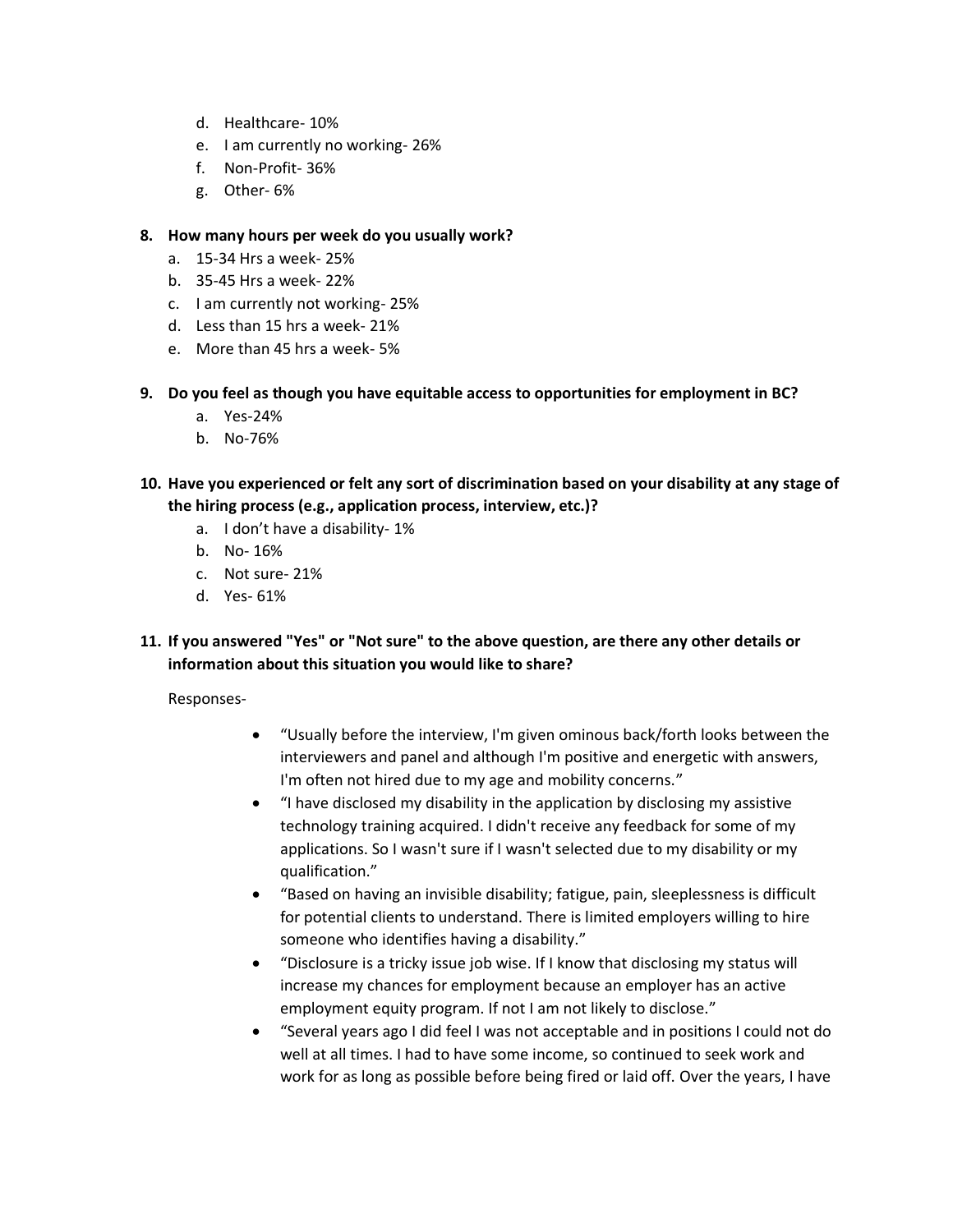had a lot of healing due to some herbal formulas, other supplements, yoga, etc."

- "I was told, when I asked for an application at a hiring fair, "We don't have jobs for wheelchairs"; another job, I showed uyp for my interview, after having identified myself as using a wheelchair, only to see the office was atop a long flight of stairs."
- "Many job applications include questionnaires that include questions that are not easy to answer for someone who takes things literally or can see many outcomes (autism). Many job postings include requirements that are not related to the job, can be trained on the job, or are not 100% necessary, discouraging people who don't fit those requirements from applying. This excludes a large portion of applicants that could do the job well."

### **12. Have you ever chosen not to apply for a job opportunity out of fear of discrimination due to your disability?**

- a. Yes- 73%
- b. No- 25%
- c. I do not have a disability -1%
- **13. Do you believe it is an employee's responsibility to disclose their disability to their employer prior to acceptance of employment?**
	- a. Yes- 24%
	- b. No-28%
	- c. Sometimes- 48%

#### **14. If you answered "No" or "Sometimes" to the above question, why?**

- a. "If a person's disability is invisible, it's especially important for that individual to let a future employer know IF they will need any adaptations to workspaces, work methods, etc."
- b. "Although it is the employer's duty to accommodate, they may not hire you if they feel you are not able to fill basic tasks like filing (due to mobility issue; can't bend or stand too long)"
- c. "Employers largely seem to automatically view most disabilities as barriers to being able to do the job. I often don't fit into employers' idea of what 'disabled' looks like, so I can be dismissed as lazy, unstable or otherwise unable to do the job properly if I disclose my disabilities."
- d. "If the disability prevents doing the job, such as not being able to lift heavy objects or not being able to drive when the job requires it, then it should be disclosed (if the person applies to such a job)."
- e. "I think it should be the employer's responsibility to learn and have access to a variety of disability related resources to help learn about the types of accommodations people need in the workplace. The employee should be able to disclose when they feel is right depending on their needs and disability status."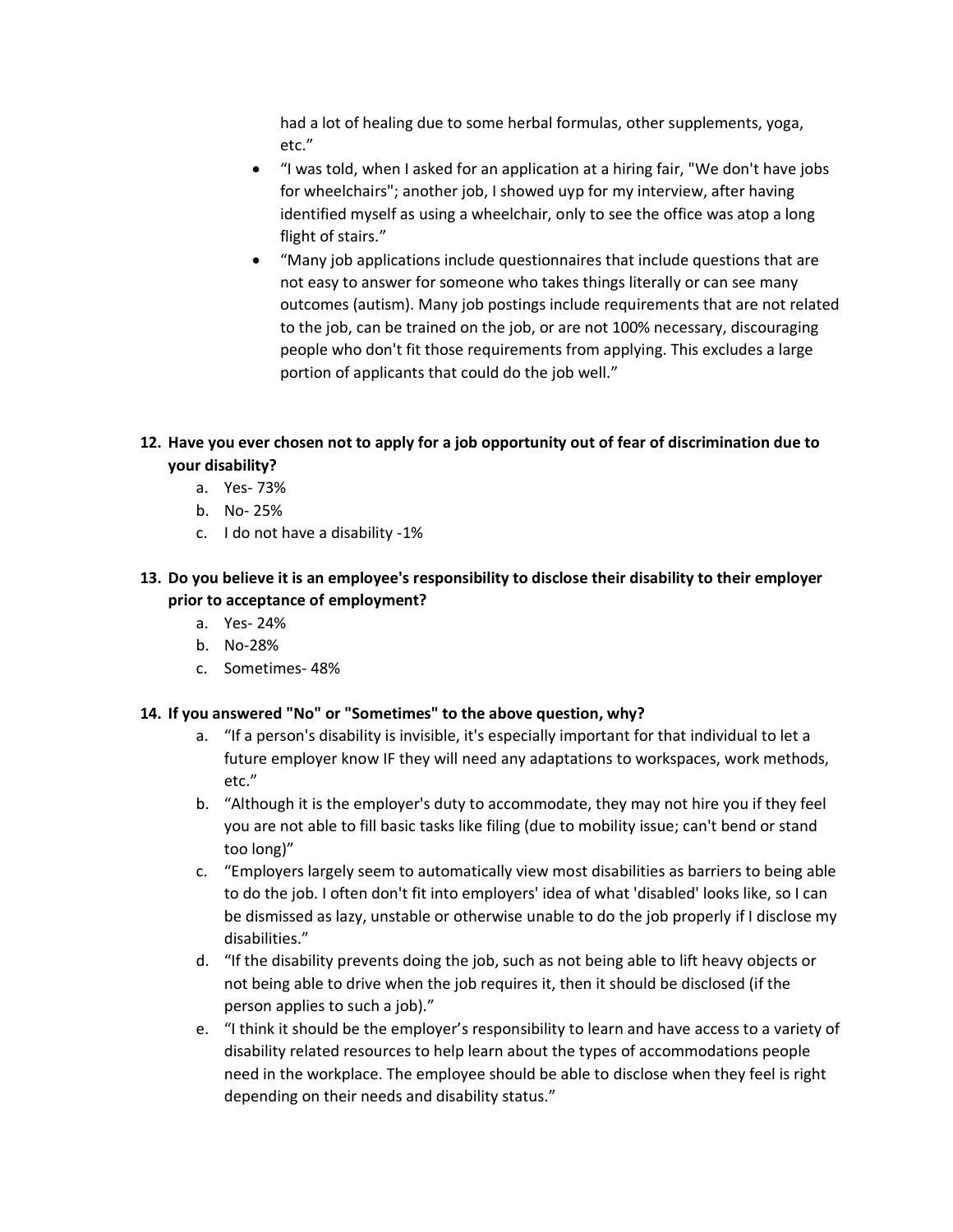- f. "If it would put the employee at risk, then yes. The employee is responsible for their own safety. However, in many cases I would say no. Because you only should have to disclose the minimum information to ask for an accommodation. Otherwise, the employee has the right to privacy"
- g. "I think that in the realm of good faith and transparency for both parties it is beneficial especially when or if accommodation in the workplace is needed. This is an expense after all to the employer. And it begins the work relationship off in a good way. Albeit I do so after the offer is in hand."
- h. "They do not need to name there disability but be a person with a disability if they working in a disability organization - you can say your access needs without saying what your disabilities are ."

### **15. In your opinion, is it an employee's responsibility to make sure their required accommodations can be met prior to accepting employment?**

- a. Yes- 47%
- b. No-17%
- c. Sometimes- 36%

### 16. **If you answered "No" or "Sometimes" to the above question, please tell us why**.

- a. "In some cases I can presume per the age of the buyilding, etc, if it'll have the basics of my needed wheelchair accessibility. Pewrsonally, I can adapt somewhat to the provided environment (including moving chairs, making space, adjusting procedures)"
- b. "In an ideal world, the burden is taken off of disabled people to go out of their way to ensure that they will be supported in the ways they need to excel at work. It should be a universal part of an employer's onboarding process to ask their newly hired employees what supports they can provide, rather than assuming that everyone can be productive with the same conditions."
- c. "Mostly yes, but sometimes accommodations need to be changed or added over time and renegotiated. Also some employees may feel deceived by employers who overstate their willingness to accommodate and don't disclose the barriers to obtaining them"

## **17. Do you have any other comments, personal experiences, or questions you would like to share about the inclusivity of finding and applying to employment opportunities in British Columbia?**

- a. "I feel that it's more of a systemic attitude that needs to be improved; not always the responsibility of the employee to have to justify all the time."
- b. "As an employee for I.A.T.S.E. 891 film local for 20 years, was injured in 2010 with an incomplete quadriplegia. I asked upper management if they were willing to accommodate my disability-they said no! I am unable to work 12 hr shifts, 5-6 days/ wk and they don't care."
- c. "A lot of jobs include statements related to multitasking and high stress in their jobs. This prevents me from applying as I question how well I would be able to function in the job."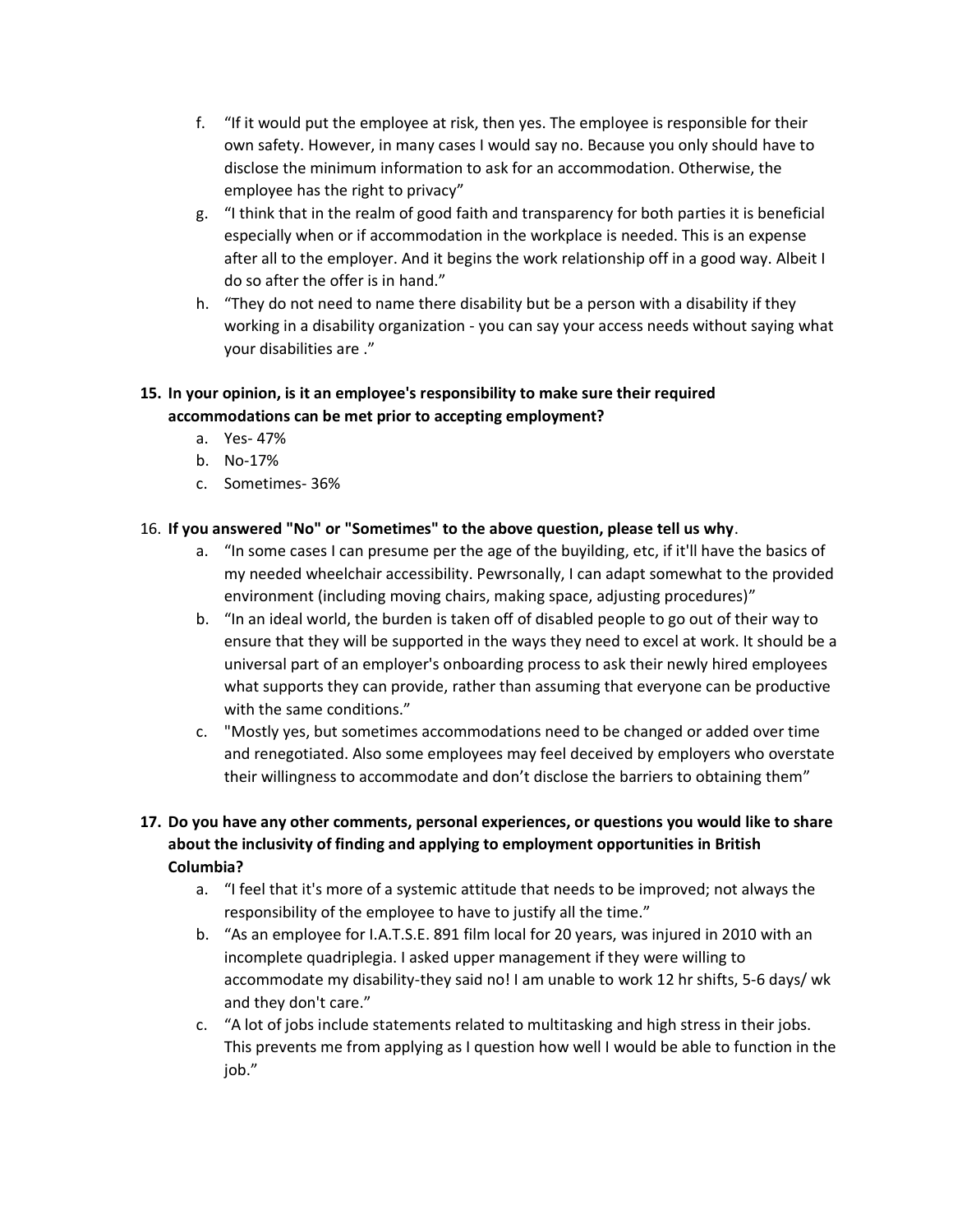d. "Remote work is an incredibly accessible option for many disabled people; it would be incredible if more employers were willing to evaluate whether a job truly needs to be done on location or can be done from home. More remote positions = more inclusivity. Also, jobs that do require a physical presence would make things so much easier for jobsearching disabled folks if it was standard to include accessibility info about their location in job postings."

### **18. How long have you been in your current work situation?**

- a. Less than 6 months-12%
- b. 6 months 1 year-9%
- c. 1 2 years-17%
- d. 3 5 years-17%
- e. 5 10 years-4%
- f. More than 10 years-14%
- g. I am currently unemployed-17%
- h. I am retired-8%

### **19. How long have you been in your current work situation?**

a. No Data

### **20. How satisfied are you with your current work situation?**

- a. Very satisfied-22%
- b. Somewhat satisfied-26%
- c. Neither satisfied nor dissatisfied- 2%
- d. Somewhat dissatisfied-13%
- e. Very dissatisfied-10%
- f. I am currently unemployed-21%
- g. I am retired-6%

## **21. Do you think your disability impacts how your employer perceives your value at work?**

- a. Strongly Agree-22%
- b. Somewhat Agree-17%
- c. Neutral-17%
- d. Somewhat Disagree-9%
- e. Strongly Disagree-9%
- f. I am currently unemployed-10%
- g. I am retired-5%
- h. I do not have a disability 1%

### **22. Does your disability impact your ability to perform job tasks?**

- a. Yes-65%
- b. No-33%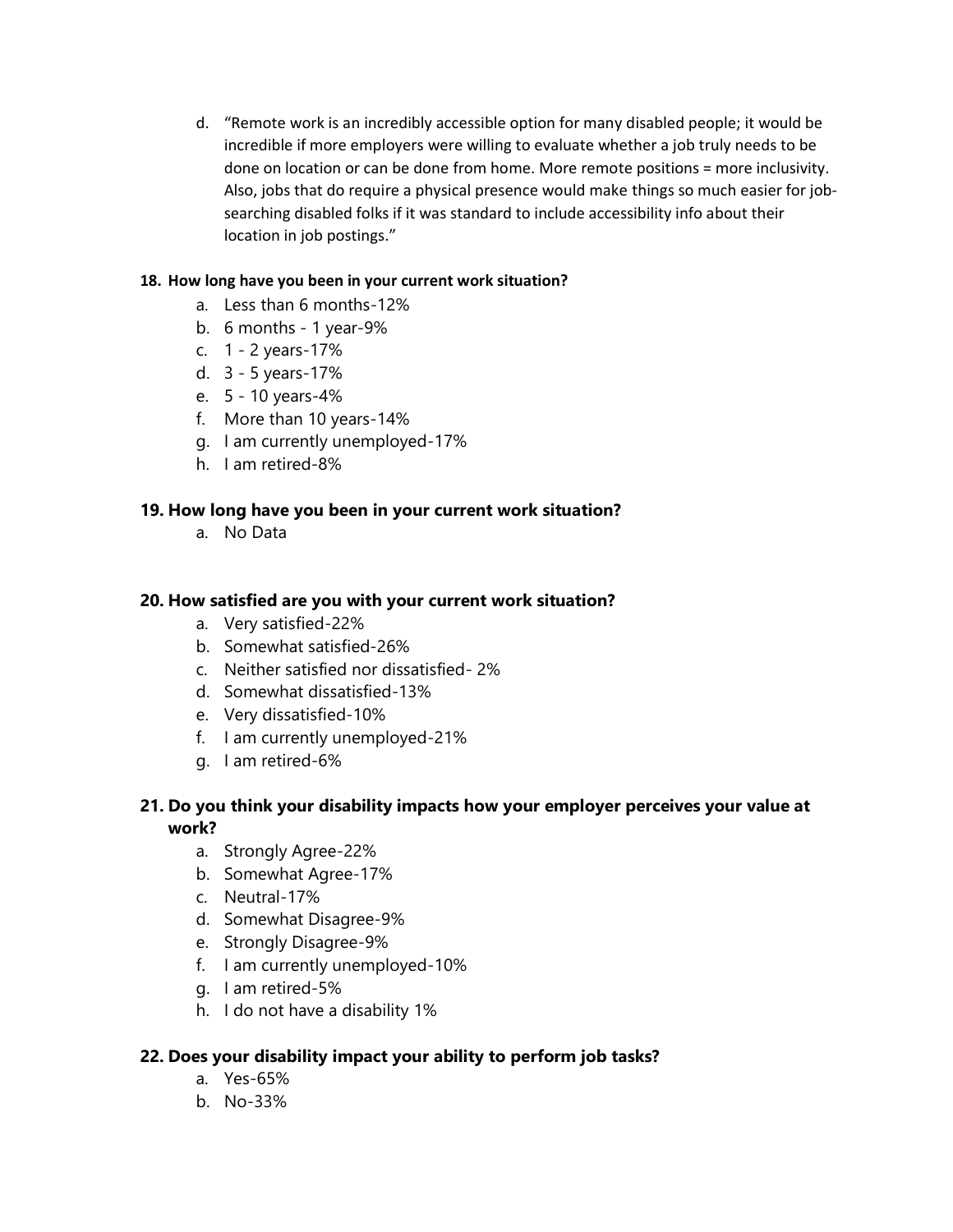c. I do not have a disability-1%

# **23. Do you or have you found it difficult to maintain employment because of your disability?**

- a. Yes-59%
- b. No-21%
- c. Not sure-13%
- d. I have never been employed-5%
- e. I do not have a disability 1%

## **24. If you answered "Yes" to the above, why do you think that is?**

- a. "When I can't fulfill some tasks that involve bending, standing too long, it does impact my employment as employers feel I'm not fulfilling basic job tasks."
- b. "Not having the ability to secure f/t accommodated regular scheduled employment due to my disability and employer not willing to accommodate. Living sustainably and losing benefits while trying new employment is scary."
- c. "Not as many hours available to devote to work, PTSD making some lines of work difficult, physical light labour made more difficult by physical disaibilities, jobs which require driving not being available due to not being allowed to drive right now (due to disability), unsure how long per day I can concentrate."
- d. "The chronic and degenerative yet episodic nature of my illness means that the fluctuations in health status are hard to account for and require ongoing monitoring and potential changes. This inconsistency is understandably hard for employers to understand, schedule, and work with."
- e. "Due to my disabilities being invisible and can change drastically from day to day in the past I have experienced employers not believing me due to not being properly educated on the complexities of disabilities."

# **25. Are you or have you stayed at a job longer than you wanted to out of fear of not being able to find other employment because of your disability?**

- a. Yes-68%
- b. No-23%
- c. I prefer not to say-4%
- d. I have never been employed-4%
- e. I do not have a disability 1%

## **26. In your current or past employment, do you or have you needed workplace accommodations to complete tasks?**

- a. Yes-76%
- b. No-19%
- c. I prefer not to say-1%
- d. I have never been employed-4%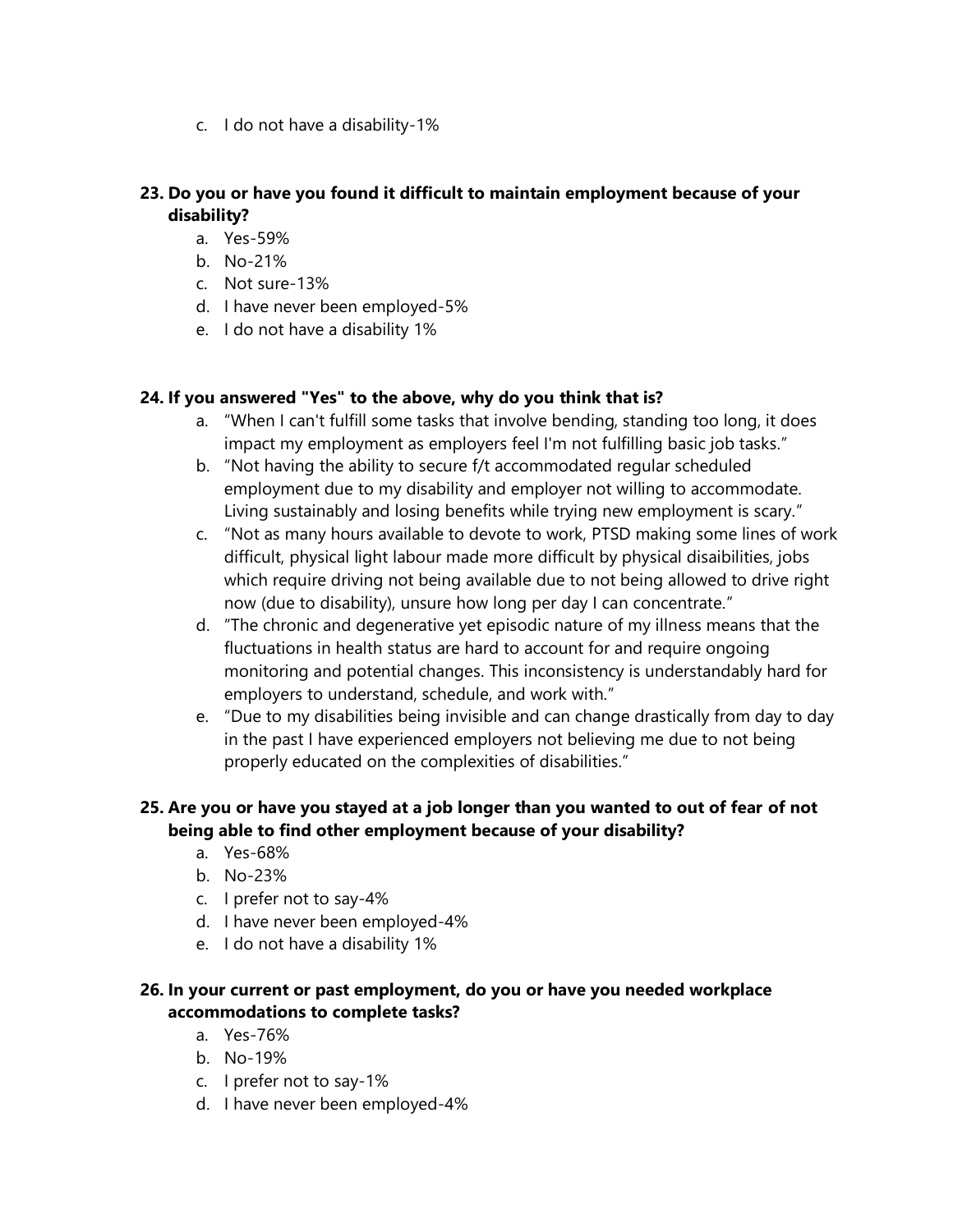## **27. If you answered "Yes" to the above question, what kind of workplace accommodations do/have you needed?**

- a. Modified hours or days or reduced work hours-53%
- b. Modified or different duties-29%
- c. Modified or ergonomic workstation-38%
- d. Working from home-36%
- e. Computer, laptop or tablet with specialized software-10%
- f. Human support- 4%
- g. Adapted infrastructure such as parking, elevators, widened doorways, washrooms, etc-16%
- h. Specialized transportation-6%
- i. Communication aids-2%
- j. Other-6%

### **28. In your current or past employment, how comfortable do you or have you felt asking for these needed workplace accommodations?**

- a. Very comfortable-10%
- b. Somewhat comfortable-24%
- c. Neither comfortable nor uncomfortable-9%
- d. Somewhat uncomfortable-22%
- e. Very uncomfortable-21%
- f. I prefer not to say-1%
- g. I have never needed workplace accommodations-10

## **29. If you have asked for workplace accommodations in the past, how well was your employer able to meet your needs?**

- a. My employer accommodated all my needs-16%
- b. My employer accommodated most of my needs-18%
- c. My employer accommodated some of my needs-18%
- d. My employer did not accommodate any of my needs-12%
- e. I have never asked my employer for accommodations-18%
- f. I prefer not to say-5%

## **30. Are there any other details or information about your experience asking for workplace accommodations that you would like to share?**

- a. "Asking for accommodations has been difficult since my condition is progressive; my needs are changing and one day is different from another."
- b. "I have always been met with disbelief that I have a disability because they can't see it."
- c. "It's uncomfortable and can make a relationship between employer and employee strained or if you are asking too much or a burden."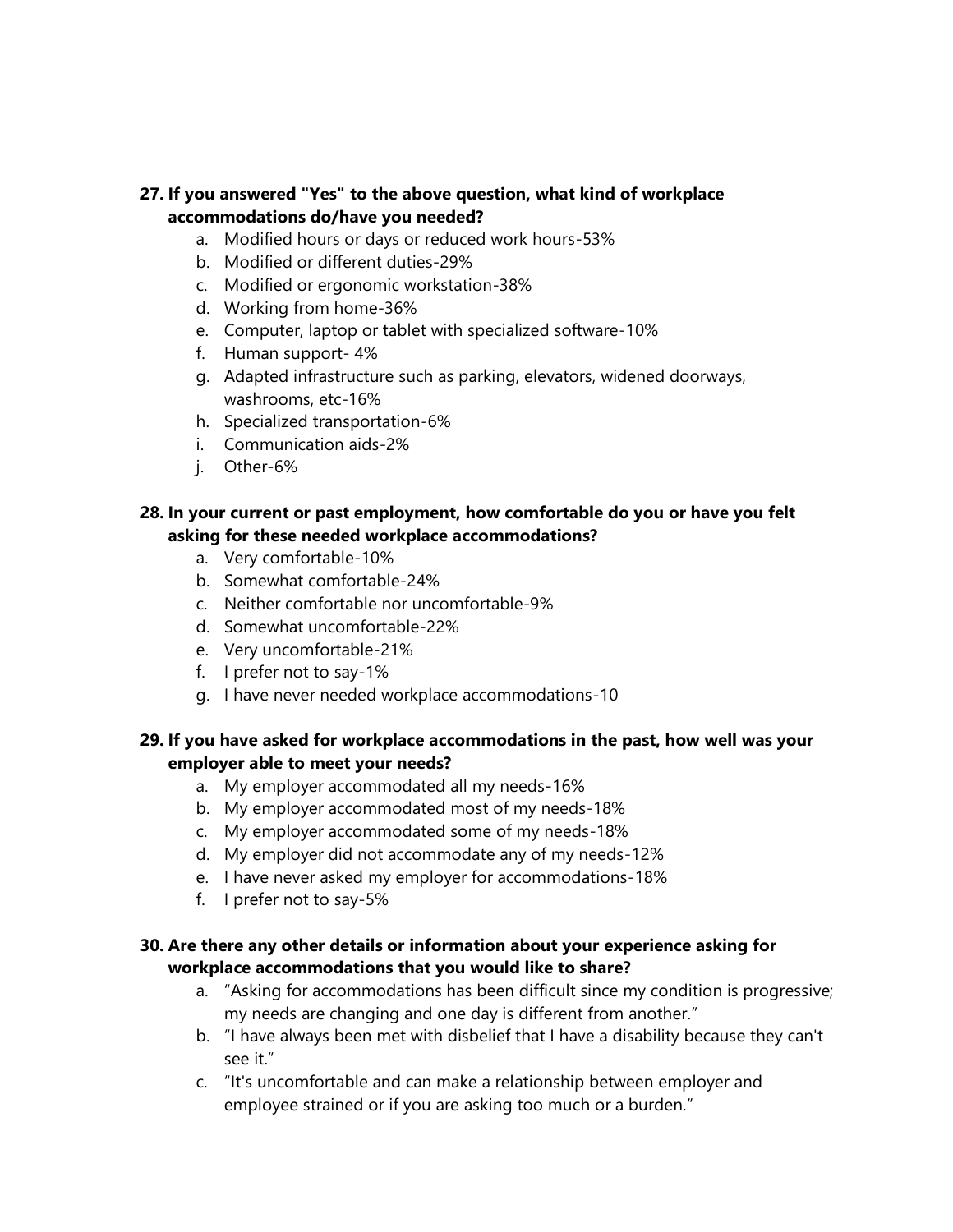d. "My boss is old school & has a certain image of certain roles in his company; he worries about overtaxingme, dueto my disability -- I don't feel his concerns are necessary, but it's not come to a confrontation or conflict."

## **31. At work, have you ever felt discriminated by your coworkers and/or leadership due to your disability?**

- a. Yes-59%
- b. No-23%
- c. Not sure-15%
- d. Prefer not to say-3%
- e. I do not have a disability-1%

## **32. If you answered "Yes" to the above question, what kind of discrimination did you experience from coworkers and/or leadership in regards to your disability?**

- a. Use of insensitive words, actions or symbols-42%
- b. Lack of representation and diversity-24%
- c. Minimized or disregarded needs-48%
- d. Invasive questions asked beyond what is needed for accommodation-25%
- e. Instances of discrimination were not adequately addressed by leadership-30%
- f. Other-12%

### **33. Do you feel that having a disability or requiring reasonable workplace accommodations has ever prevented you from gaining employment opportunities or advancements?**

- a. Yes-60%
- b. No-16%
- c. Not sure-23%
- d. I do not have disability-1%

## **34. Have you ever left a work position because of discrimination by coworkers and/or leadership due to your disability?**

- **a. Yes-40%**
- b. No-48%
- c. Prefer not to say-5%
- d. I have never been employed-5%
- e. I do not have a disability-1%

## **35. Are there any other details or information about the treatment you have received from coworkers and/or leadership that you would like to share?**

- a. "Although personal information, was often asked to justify where my disability is and with me not knowing how to answer them would feel segregated and isolated from their discussions."
- b. "Years ago, I was working as an usher for a live theatre. Given my deteriorating night blindness, I have requested to not work at the highest level due to its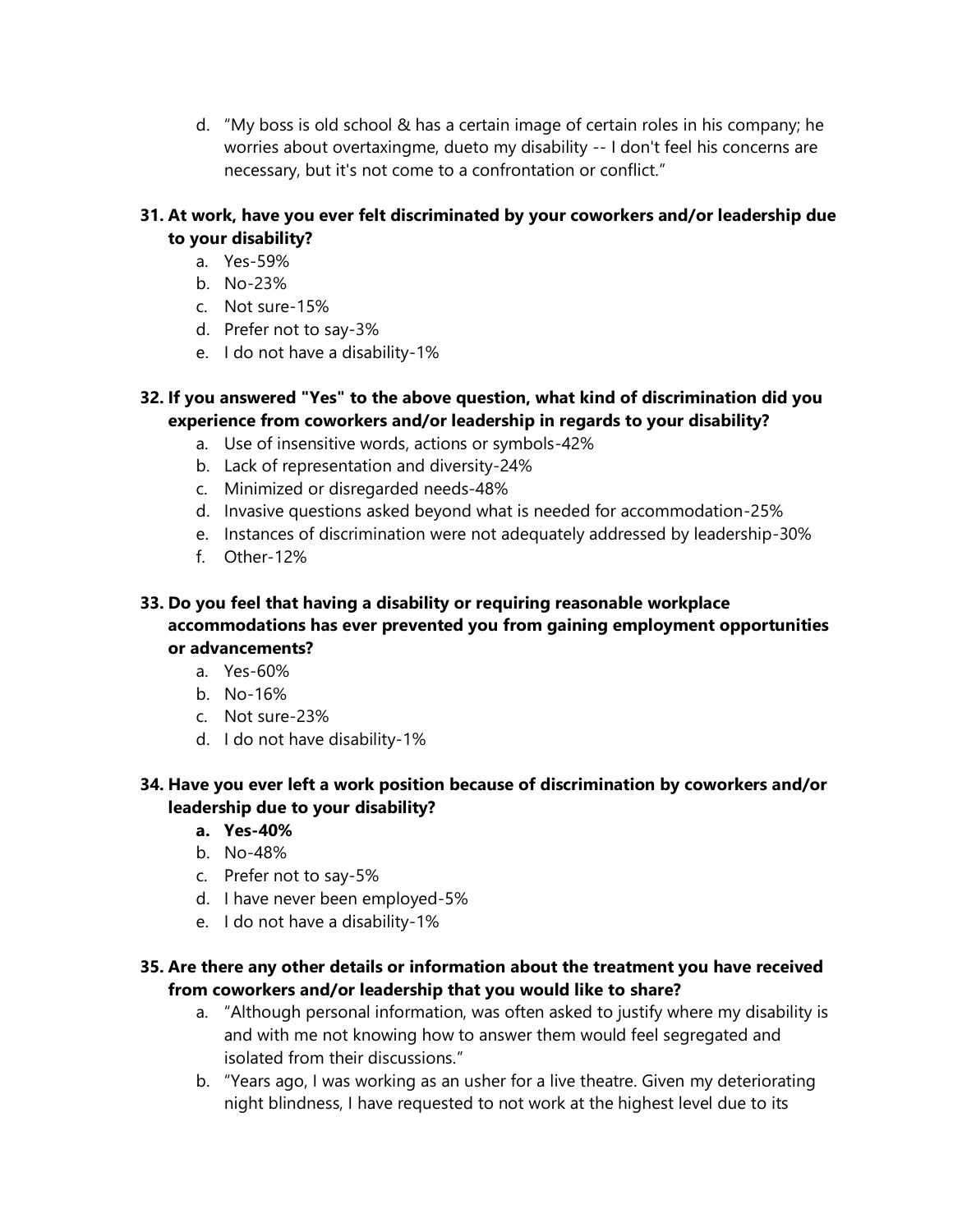dimmed environment. Sometimes my shift supervisor might have forgotten my request and assigned me to work on the top floor. To avoid creating hassle, I chose not to say anything."

- c. "I was told I needed to prove that I was disabled even when I had not requested ANY accommodations from my employer. I was also forced to resign when I was required to do duties that were not in the job description for the position I was hired for and was unable to do these new tasks due to my physical disabilities."
- d. "For my invisible disability, discrimination is usually passive and dismissive in nature, I have never been directly bullied or harassed, just made to feel less sufficient and hardworking than peers."

## **36. Do you have any other comments, personal experiences, or questions you would like to share about maintaining employment in British Columbia?**

- a. "I believe that people with disabilities should not have to endure or tolerate negative or toxic employment environments; hence systemic attitudes need to change."
- b. "There are very few employers willing to give an employee the 'upper hand' by dictating their own duties, hours for their disability. After losing my ability to get accommodated work from I.A.T.S.E. I haven't been able to live sustainably in Vancouver and spent all savings, lost my house trying to live. It' sad and frustrating after 20 years as a member in good standing. A human rights violation. Now, I have to re-invent myself in different lines of work- exhausting."
- c. "I'm not seeing enough experience with hepoing personswith disabilities at the WorkBC options in my city. I could do a better job, acttually; more for others than for myself."
- d. "I'm looking to contribute to any initiatives that advance the inclusion of disabled workers in the province's transition towards a greener economy. I would love to get in contact about how I can support your organization in advocating for this. Thank you for continuing to advocate for disabled people."

# **37. How important do you believe the following are in creating an inclusive working environment?**

|                                 | Not important | Neutral | Somewhat<br>important | Important | Very<br>important |
|---------------------------------|---------------|---------|-----------------------|-----------|-------------------|
| Diverse Staff and<br>leadership | 2.7%          | 5.3%    | 6.7%                  | 36%       | 49.3%             |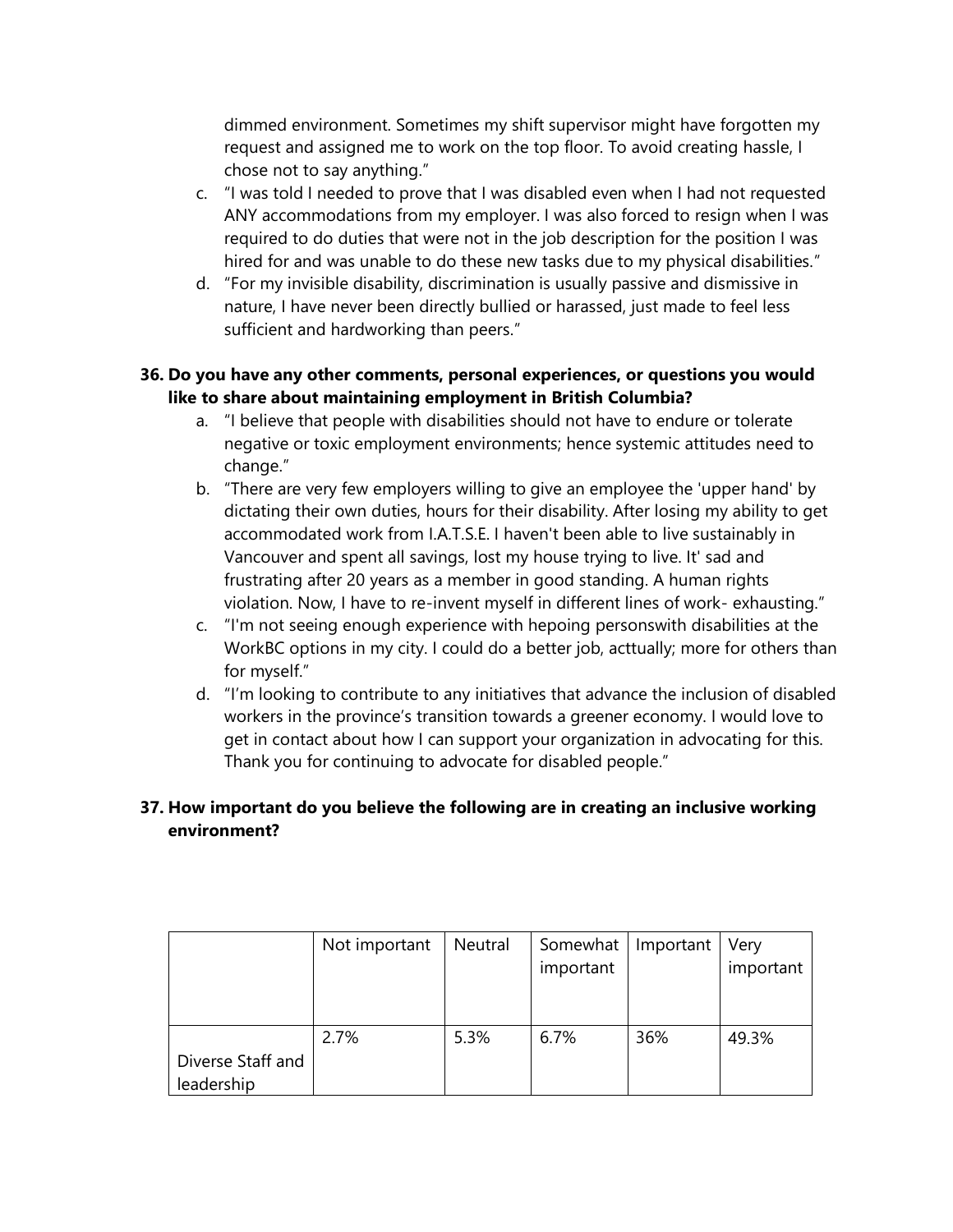|                                |      | 2.7% | 1.3%  | 22.7% | 73.3% |
|--------------------------------|------|------|-------|-------|-------|
| Accessible                     |      |      |       |       |       |
| workplace                      |      |      |       |       |       |
| infrastructure                 |      |      |       |       |       |
|                                | 2.7% | 5.3% | 12%   | 37.3% | 42.7% |
|                                |      |      |       |       |       |
| Inclusive                      |      |      |       |       |       |
| language                       |      |      |       |       |       |
| practices                      |      |      |       |       |       |
|                                |      | 4%   | 5.3%  | 40%   | 50.7% |
| Ongoing                        |      |      |       |       |       |
| opportunities to               |      |      |       |       |       |
| provide                        |      |      |       |       |       |
| feedback to                    |      |      |       |       |       |
| leadership                     |      |      |       |       |       |
|                                |      |      | 9.3%  | 58%   | 62.7% |
| Flexible                       |      |      |       |       |       |
| schedules                      |      |      |       |       |       |
|                                | 1.3% | 4%   | 12%   | 32%   | 50.7% |
| Ongoing                        |      |      |       |       |       |
| diversity and                  |      |      |       |       |       |
| inclusion                      |      |      |       |       |       |
| training                       |      |      |       |       |       |
|                                |      | 1.3% | 13.3% | 29.3% | 56%   |
| Demonstrated                   |      |      |       |       |       |
|                                |      |      |       |       |       |
| accountability<br>for mistakes |      |      |       |       |       |
|                                |      |      |       |       |       |
| from leadership                |      |      |       |       |       |
|                                |      | 1.3% | 13.3% | 40%   | 45.3% |
| Embrace of                     |      |      |       |       |       |
| alternative                    |      |      |       |       |       |
| communication                  |      |      |       |       |       |
| tools                          |      |      |       |       |       |
|                                |      | 1.3% | 1.3%  | 30.7% | 66.7% |
| Trust that your                |      |      |       |       |       |
| opinion is valued              |      |      |       |       |       |
| and respected                  |      |      |       |       |       |
|                                | 2.7% | 9.3% | 18.7% | 30.7% | 38.7% |
| Accommodating                  |      |      |       |       |       |
| reward and                     |      |      |       |       |       |
| recognition                    |      |      |       |       |       |
| programs                       |      |      |       |       |       |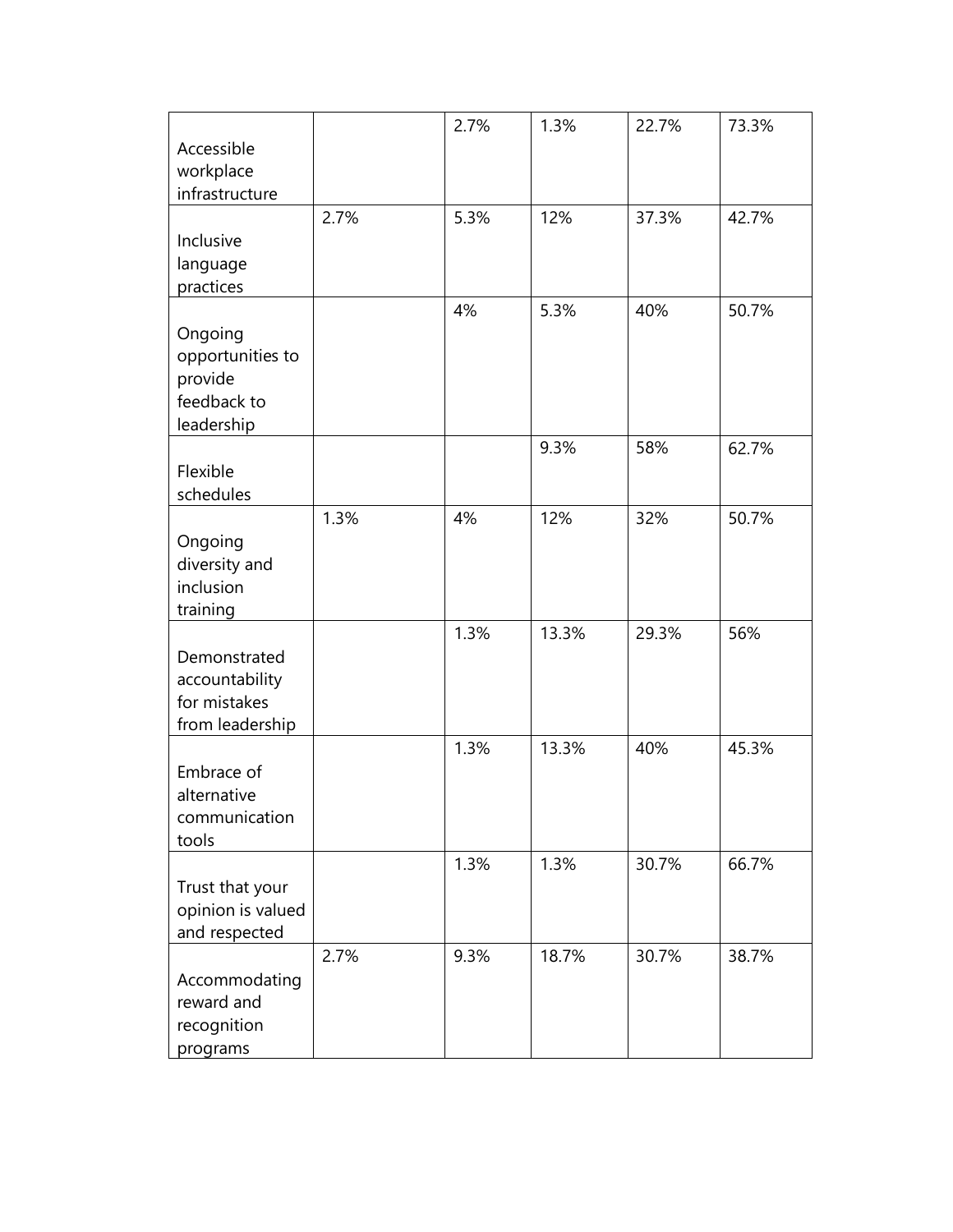## 38. **If we are missing something of importance from the list above, please let us know here**.

- a. "For employers to have open discussions and results around flexible job tasks that would otherwise be easier for someone without the mobility issues."
- b. Giving people with disabilities a chance by providing the right tools to success. What are their specific needs related to their disability?"
- c. "Giving people with disabilities a chance by providing the right tools to success. What are their specific needs related to their disability?"
- d. "Opportunities to work from home, specialized computer software, understanding and compassion in the workplace"
- e. "I think that extra initial prep, planning and organization are underrated necessities in identifying job fit, optimal routines, accommodation needs, adjustment periods, problem-solving strategies, etc it would be so nice to feel more familiar with the environment I will be working in and gain physical assurance and confidence from that."
- **39. Do you believe it is an employers responsibility to reasonably accommodate an employee's changing needs at work, even if they were not discussed prior to accepting employment?**
	- a. Yes-77%
	- b. No-3%
	- c. Not sure-20%
- **40. Whenever possible, should companies offer work from home opportunities, especially for employees with disabilities?**
	- a. Yes-96%
	- b. No-0%
	- c. Not sure-4%
- **41. Do you believe there should be a policy that encourages organizations to employ a minimum required number of employees with disabilities?**
	- a. Yes-57%
	- b. No-13%
	- c. Not sure-29%
- **42. What is the number one thing employers can do to ensure their employees feel safe coming forward with inclusivity or accessibility concerns?**
	- a. "Making the employee feel welcomed and valued at work"
	- b. "Ensure multiple methods of contact are available so an employee can pick the method they are most comfortable with."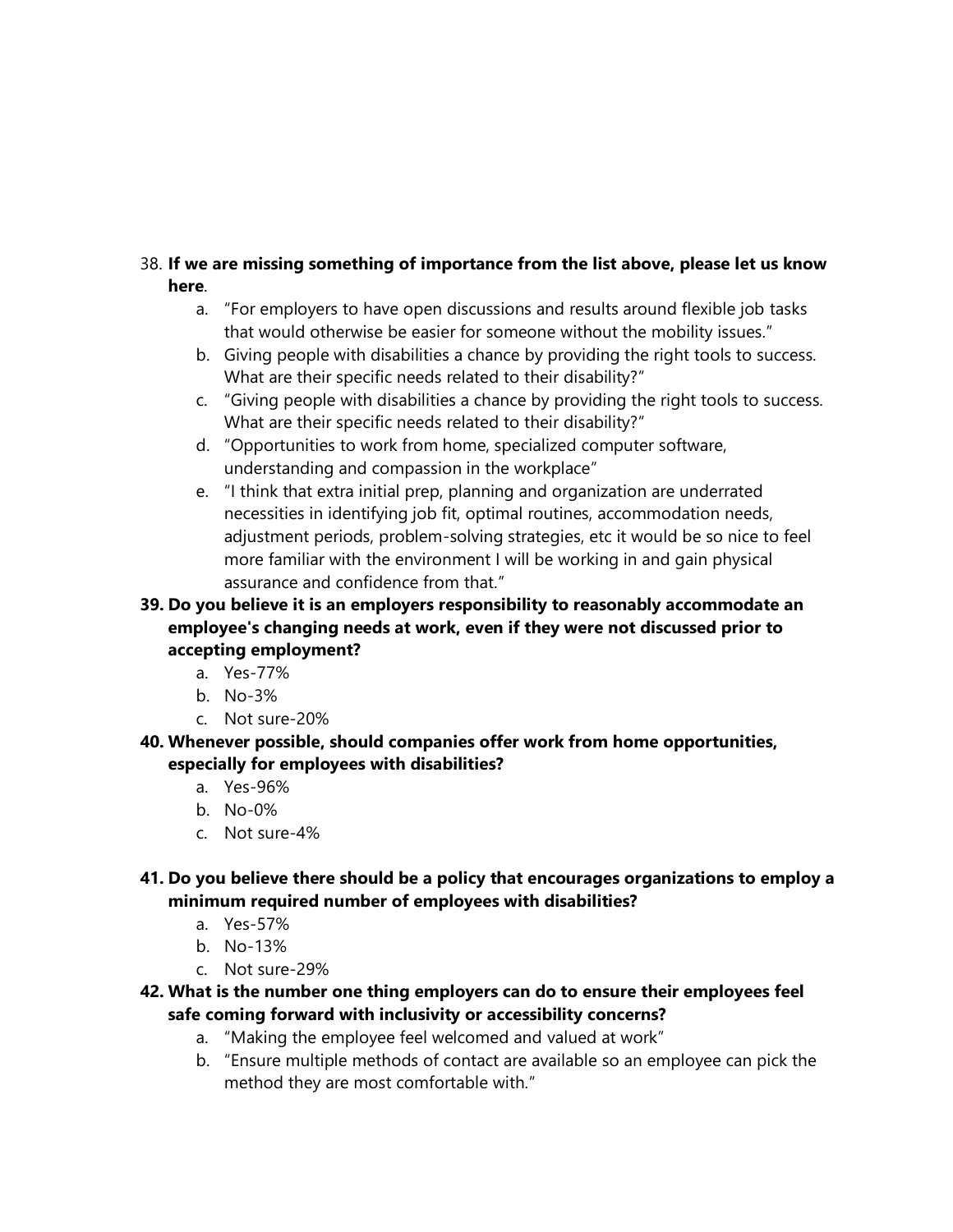- c. "Team talks and positive attitudes; dialogue around person's work values not disability."
- d. "Privacy. Any disclosure should be kept between the employers and their employees."
- e. "Consistency and commitment to ongoing growth and improvement in inclusivity and accessibility, rather than stopping at meeting minimum requirements."

## **43. What is one thing that can be improved for people with disabilities in terms of employment?**

- a. "open communication"
- b. "Have few jobs only for people with disabilities"
- c. "Less discrimination"
- d. "Accommodations becoming regular requests will help tremendously!"
- e. "Allow people to test work capabilities while in receipt of benefits without penalty or forced to feel like a handout. After 2 years of successful work, tax accordingly on any additional earned income."

## **44. Do you have any comments, personal experiences, or questions you would like to share about inclusive employer practices in British Columbia?**

- a. "I've often not been hired due to my honesty about my mobility issues and my age which is seen, not heard the number. I'm obviously not younger anymore and I feel I don't have a chance to sell my positive skills and achievements."
- b. "Many people want to work but are afraid of: not being accommodated, losing benefits, working beyond their ability/ means, while still living in poverty. Allow people to work above the poverty level and stop taxing people who earn the least amount. Enabling people with disabilities to succeed without holding them hostage for their benefits."
- c. "Provide an ombudsmnan that is easy to access & who takes a hardline towards employers who discriminate and don't provide REASONABLE accommodations; maybe educate disabled job seekers to only apply for jobs they can actually do"
- d. "Is any of this really going to make a difference? Would money be better spent improving my current PWD income and pulling me out of poverty than spending it on empty policies, promises, and surveys that never change anything anyway?"

## **45. Are there any other questions or concerns relating to inclusive employment in British Columbia that you believe should be discussed during our Accessible Community Forum on March 25th, 2022?**

a. "System attitude; changing how employers and/or staff treat people with disabilities."